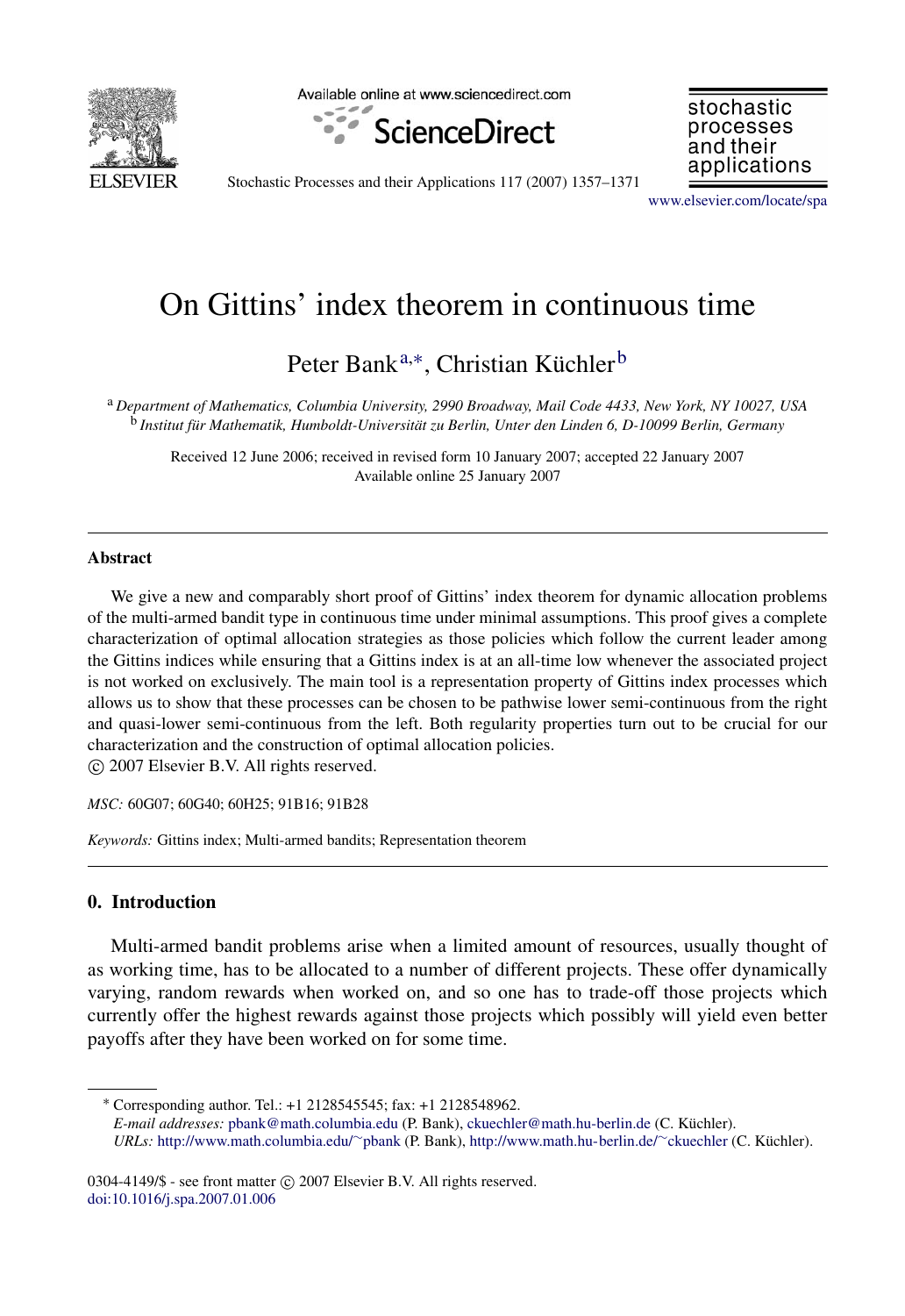Typically, these problems are rather difficult (if not even impossible) to solve due to their high dimensionality and the complex interdependencies between the projects. For independent projects, however, it was shown first by Gittins and Jones [\[6\]](#page-14-0) that there exists a projectspecific dynamic performance measure, later called the Gittins index of a project, such that optimal allocations are obtained from an index policy which (essentially) amounts to focussing at each point only on those projects which exhibit a maximal Gittins index. This celebrated result was subsequently extended from Gittins' and Jones' original discrete-time, Markovian framework to a completely general continuous-time setting; see, e.g., Whittle [\[15\]](#page-14-1), Varaiya, Walrand and Buyukkoc [\[13\]](#page-14-2), Mandelbaum [\[10\]](#page-14-3), Weber [\[14\]](#page-14-4), El Karoui and Karatzas [\[3,](#page-14-5)[4\]](#page-14-6), Kaspi and Mandelbaum [\[8,](#page-14-7)[9\]](#page-14-8).

These accounts are based on two equivalent definitions of the Gittins index. First, there is the definition as an indifference threshold with respect to early retirement of a project like, e.g., in Whittle [\[15\]](#page-14-1). Also El Karoui and Karatzas [\[3](#page-14-5)[,4\]](#page-14-6) use this for their martingale approach in continuous time. Second, there is Gittins' forward characterization of his index as the properly discounted maximal expected future rewards per expected time used for obtaining these. In continuous time, this characterization is the starting point for the excursion theoretic approach pursued by Kaspi and Mandelbaum [\[8,](#page-14-7)[9\]](#page-14-8).

By contrast, our approach to Gittins' index theorem is based on a characteristic representation property which relates the Gittins index to the accumulated future expected rewards from a given project; see [Corollary 2.1.](#page-6-0) This property, in conjunction with a novel partial-integration argument, not only allows for a comparably short proof of Gittins' index theorem under minimal assumptions, see [Theorem 2,](#page-7-0) it actually also allows us to give necessary and sufficient conditions for optimality, a result already conjectured by Kaspi and Mandelbaum [\[9\]](#page-14-8). Another important point in our analysis is the lower semi-continuity of Gittins index processes. This new regularity result is crucial not only for the continuous-time construction of Gittins indices as proper optional processes, but it actually turns out to be indispensable even for the existence of optimal allocation strategies. Our [Theorem 1](#page-3-0) shows how this regularity follows from the representation property of Gittins indices. This result also complements the representation theorem of Bank and El Karoui [\[1\]](#page-14-9).

### 1. Problem formulation

We shall follow Mandelbaum [\[10\]](#page-14-3) in order to formalize our allocation problem as a multiparameter control problem. To this end, let  $(\Omega, \mathscr{F}, \mathbb{P})$  be a probability space on which we have *N* real-valued processes  $h^p = (h_s^p, s \ge 0)$  satisfying

$$
\mathbb{E}\int_0^\infty e^{-\alpha s}|h_s^p|\mathrm{d} s<\infty \quad (p=1,\ldots,N).
$$

We will interpret  $h_s^p$  as the reward rate from project p after we have spent already  $s \geq 0$  units of time on this particular project. When working on a project we typically will learn more about its future prospects. This gain of information is modeled by a project-specific filtration  $\mathbb{F}^p = (\mathscr{F}^p_s)_{s \geq 0}$  which satisfies the usual conditions of right-continuity and completeness. We assume each  $\bar{h}^p$  is progressively measurable with respect to the filtration  $\mathbb{F}^p$  associated with the corresponding project.

An allocation strategy is given by a collection S of increasing processes  $(S_t^p, t \ge 0)$  ( $p =$ 1, . . . , *N*) specifying how much time should be spent on each project up to calendar time *t*.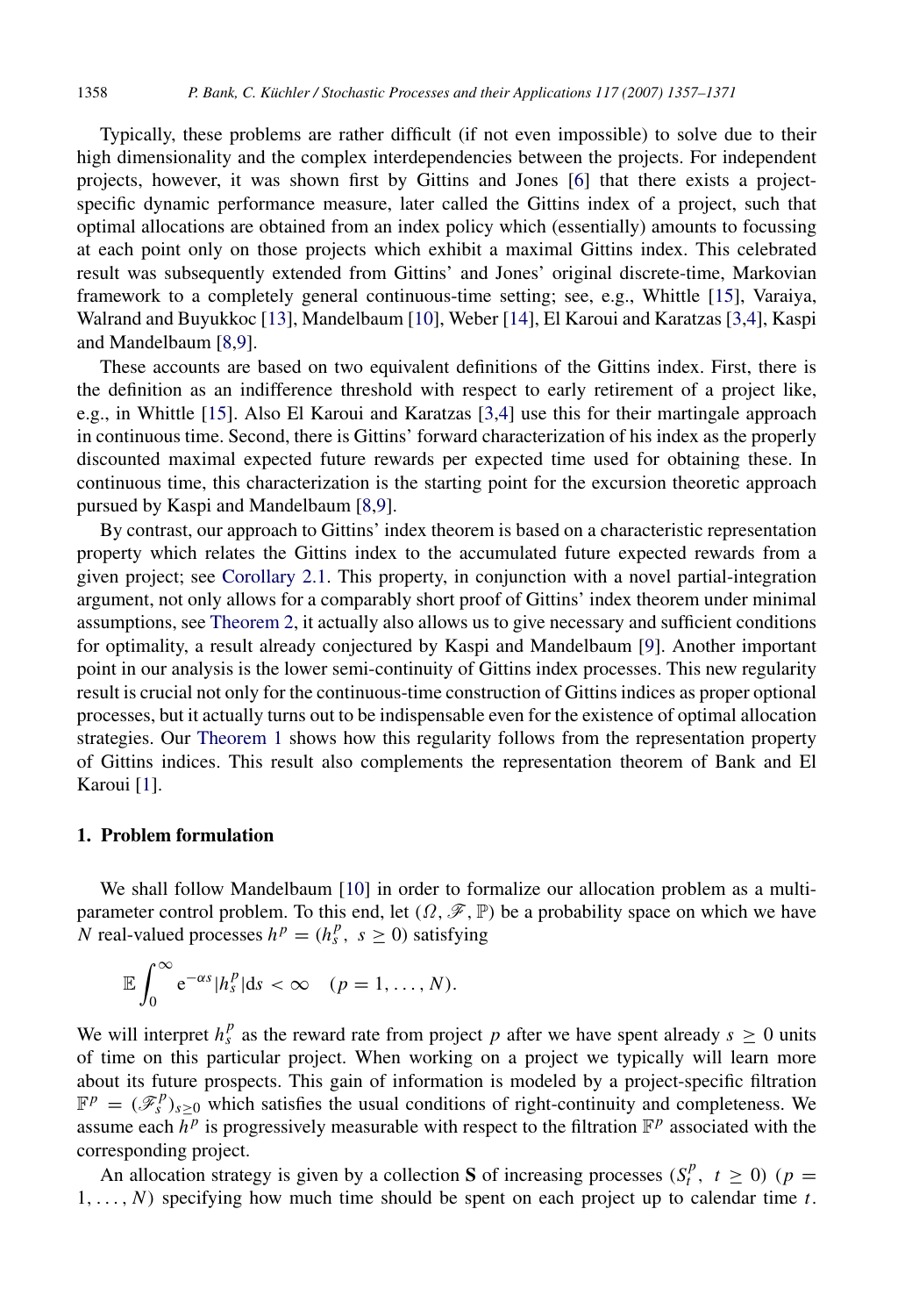Feasibility is ensured by the constraint

$$
\sum_{p=1}^{N} S_t^p = t \quad \text{for all } t \ge 0.
$$

In addition, we require the strategy to be nonanticipative in the sense that for each time  $t \geq 0$ the vector  $S_t = (S_t^p, p = 1, ..., N)$  can be viewed as a stopping time for the multi-parameter filtration generated by  $\mathbb{F}^p$  ( $p = 1, ..., N$ ):

$$
\{\mathbf S_t\leq s\}\triangleq\bigcap_{p=1}^N\{S_t^p\leq s^p\}\in\mathscr{F}_{\mathbf s}\triangleq\bigvee_{p=1}^N\mathscr{F}_{s^p}^p\quad\text{for any $\mathbf s\triangleq(s^1,\ldots,s^p)\in\mathbb{R}_+^N$.}
$$

The class of all such allocation strategies S will be denoted by  $\mathscr{S}$ .

With this notation we can now introduce the rewards generated by a dynamic allocation strategy  $S \in \mathscr{S}$  as

$$
\mathscr{R}(\mathbf{S}) \triangleq \sum_{p=1}^N \int_0^\infty e^{-\alpha t} h_{S_t^p}^p \mathrm{d} S_t^p,
$$

where  $\alpha > 0$  is a constant discount factor. The optimization problem we want to study amounts to maximizing the expected rewards:

Maximize  $\mathbb{E}\mathscr{R}(\mathbf{S})$  over  $\mathbf{S} \in \mathscr{S}$ .

A naive approach to the above allocation problem would be to always work on the project which currently exhibits the highest reward rate. It is easy to see that, while such a myopic approach may typically produce reasonable results, it need not be optimal in general. Indeed, despite the discounting of future rewards, it may be worthwhile to engage in a project with presently low rewards if progress in this project is likely to lead to significantly higher rewards in the (not too far) future which will then compensate for the foregoing of *initially* higher rewards obtainable from other projects. However, if the rewards are decreasing for all projects, it is well known that the myopic strategy is indeed optimal as shown by the following lemma whose proof is given in the [Appendix](#page-12-0) for the sake of completeness:

<span id="page-2-0"></span>**Lemma 1.1.** In the deteriorating case where all reward processes  $h^p$  ( $p = 1, ..., N$ ) are right*continuous and decreasing, an allocation strategy* S *maximizes*  $\mathbb{E}\mathscr{R}(S)$  *over*  $S \in \mathscr{S}$  *if and only if it is myopically following the leading reward:*

$$
h_{S_t^p}^p = \max_{q=1,...,N} h_{S_t^q}^q \quad \text{whenever} \ \mathrm{d}S_t^p > 0 \ (p=1,...,N).
$$

Here and in the sequel it is convenient to use the following notation.

**Notation.** Let  $(A_t, t \geq 0)$  be left-continuous and increasing. Following Mandelbaum [\[10\]](#page-14-3)*,* we *call t* ≥ 0 *a point of right increase for S and write*

 $dA_t > 0$  *if*  $A_t < A_u$  *for all u > t*.

*Similarly, we use expressions like*  $dA_t < dt$  to indicate that  $t \geq 0$  is a point of right increase for  $t - A_t$ .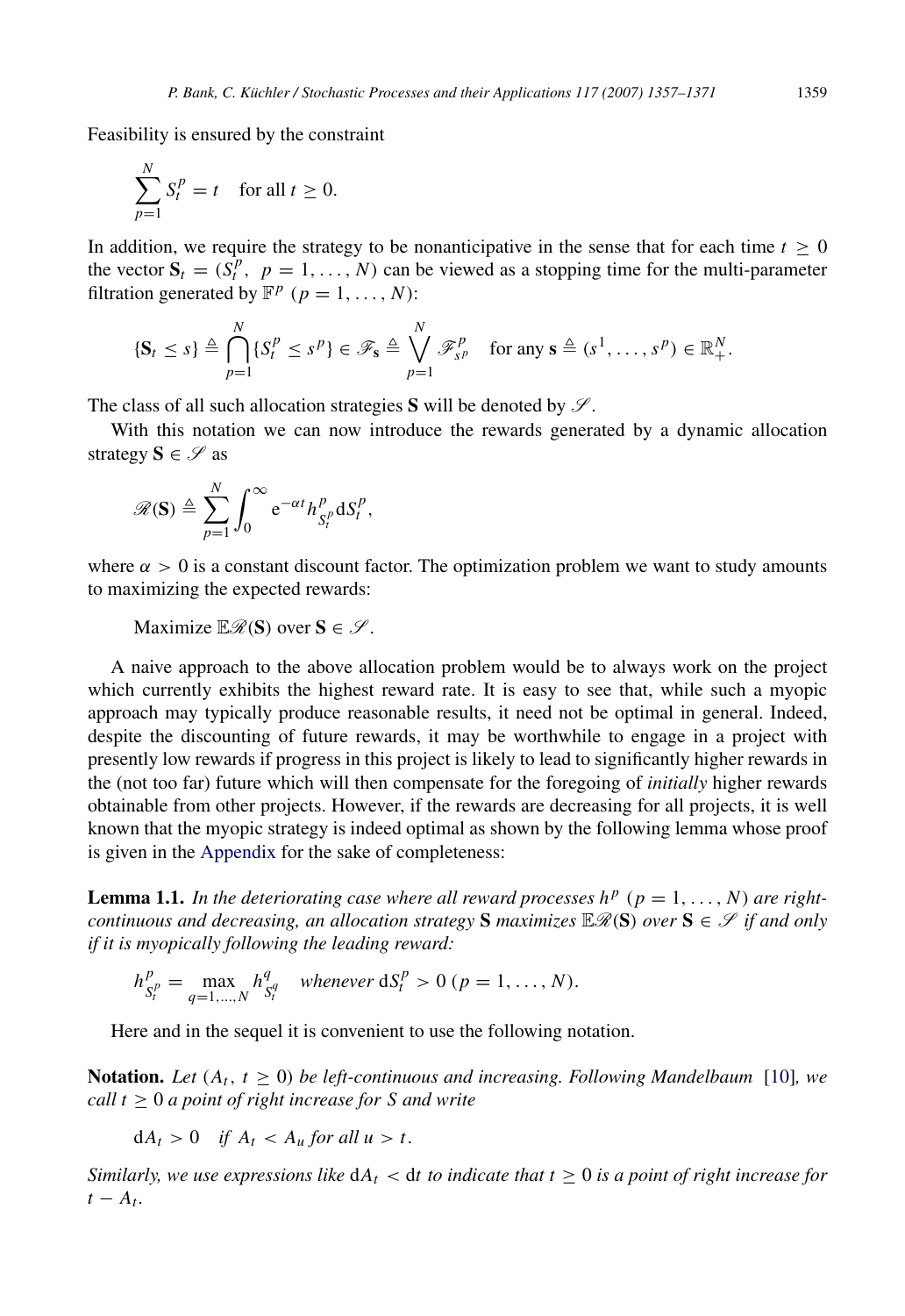Points of right increase fit neatly together with semi-continuity from the right as pointed out in the following lemma which we will use for our characterization of optimal allocation strategies and whose proof we defer to the [Appendix.](#page-12-0)

**Lemma 1.2.** Let  $(A_t, t \geq 0)$  be left-continuous and increasing. If  $(k_t, t \geq 0)$  is nonnegative with *lower semi-right-continuous paths, i.e.,*  $\liminf_{s\searrow t} k_s \geq k_t$  *for all t*  $\geq 0$ *, we have* 

<span id="page-3-1"></span>
$$
k_t = 0
$$
 whenever  $dA_t > 0$  if and only if  $\int_0^\infty k_t dA_t = 0$ .

#### 2. Gittins index processes and their representation properties

As described by [Lemma 1.1,](#page-2-0) focussing myopically on current reward rates will be optimal in the case of deteriorating rewards. It is well known, however, that in general one should focus instead on the projects' Gittins indices. These are dynamic performance measures which at each point in time indicate the future prospects of each project, taking into account all the information available gathered about the project so far.

While the mathematical construction of these Gittins index processes is rather straight forward in discrete time, it becomes surprisingly subtle in continuous time for technical as well as conceptual reasons. Indeed, as is well known, optimal policies crucially depend on the running infimum of these processes and so these processes sample paths must be sufficiently regular for such infima to become right-continuous and adapted processes. This technical difficulty will be overcome – without any further assumptions on the filtrations – by our [Theorem 1](#page-3-0) which we shall use to construct Gittins indices as the unique optional solution with lower semi-rightcontinuous paths of some stochastic representation problem. This pathwise lower semi-continuity from the right will be needed also for our *necessary and sufficient* conditions for optimality of an allocation strategy; cf. the proof of [Theorem 2](#page-7-0) in the following section.

Even more important on a conceptual level is the fact that one also needs these Gittins index processes to be quasi-lower semi-continuity from the left—this is in order to ensure the mere existence of (optimal) index strategies as will become clear in Section [4](#page-10-0) below; see in particular [Remark 4.2.](#page-12-1)

## *2.1. A stochastic representation problem*

In order to address the aforementioned regularity issues of Gittins index processes, we shall investigate more deeply their extraordinarily useful connection with certain stochastic representation problems which was already observed but not further investigated in Bank and El Karoui [\[1\]](#page-14-9). The following theorem supplements their main results accordingly; to clarify the structural assumptions, it is formulated in a slightly more general form than necessary for our later applications.

<span id="page-3-0"></span>Theorem 1. *Let X be an optional process of class* (*D*) *and continuous in expectation with*  $X_{\infty} = 0$ , defined on a filtered probability space  $(\Omega, \mathscr{F}, (\mathscr{F}_t), \mathbb{P})$  *satisfying the usual hypotheses of right-continuity and completeness. Consider an optional random measure*  $\mu$  *on*  $[0, \infty)$  *with finite expected total mass*  $\mathbb{E}\mu([0,\infty)) < \infty$ , *full support* supp  $\mu = [0,\infty)$  *and no atoms almost surely.*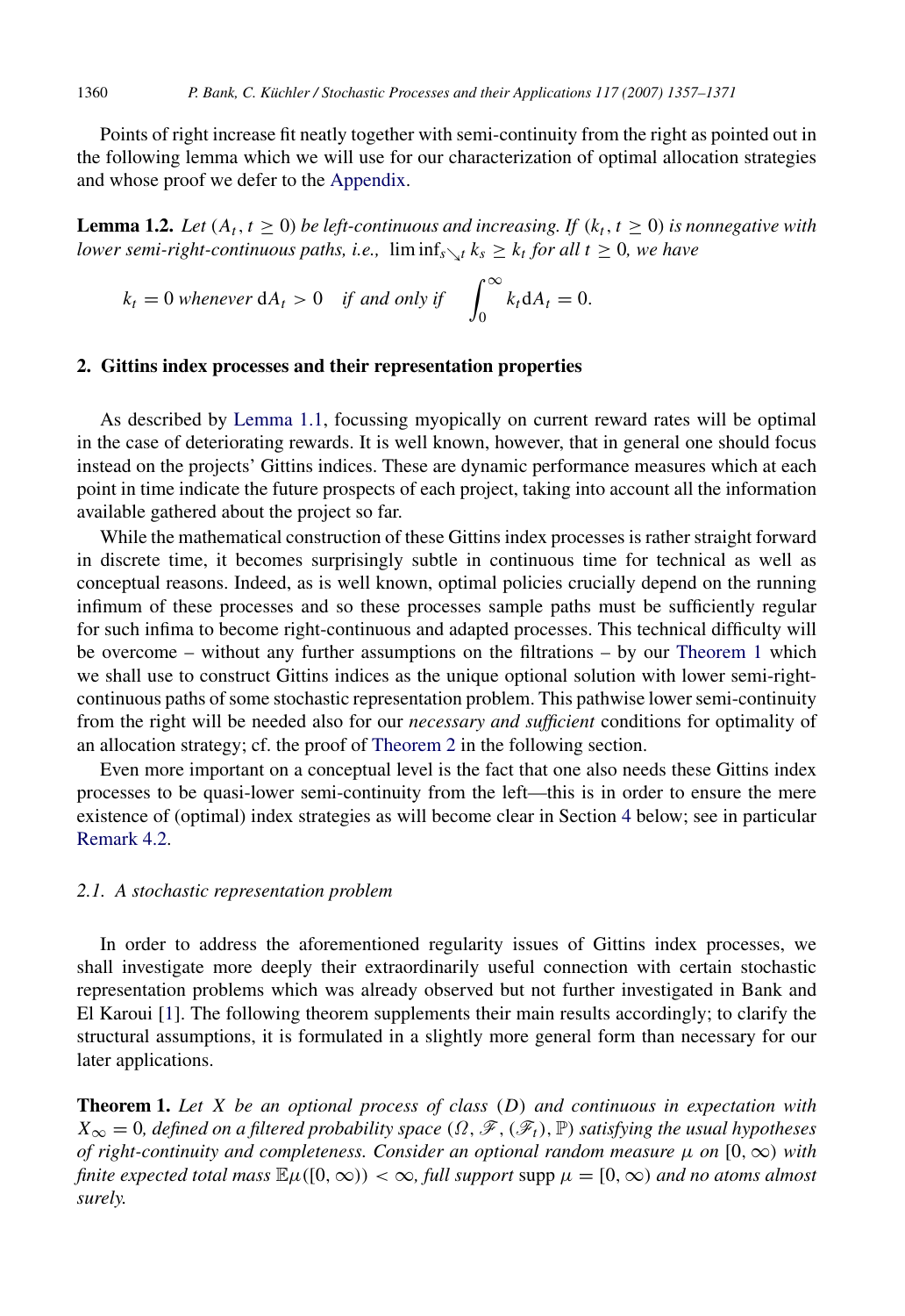*Then there exists a unique optional process* ξ *with lower semi-right-continuous paths, i.e.,*

$$
\liminf_{u\searrow s}\xi_u\geq \xi_s \quad \text{for all } s\geq 0 \quad \mathbb{P}\text{-}a.s.,
$$

*and the property that for every stopping time S we have*  $1_{[S,\infty)}(s)$  inf<sub>u∈[*S*,*s*]  $\xi_u \in L^1(\mathbb{P} \otimes \mu(\mathrm{d}s))$ </sub> *with*

<span id="page-4-0"></span>
$$
X_S = \mathbb{E}\left[\left.\int_S^\infty \inf_{u \in [S,s]} \xi_u \mu(ds)\right| \mathscr{F}_S\right].\tag{1}
$$

*In addition,* ξ *is also quasi-lower semi-continuous from the left:*

$$
\liminf_{u \nearrow S} \xi_u \ge \xi_S \quad \text{for every finite predictable stopping time } S,
$$

*and we have the alternative equivalent descriptions of* ξ *as*

<span id="page-4-1"></span>
$$
\xi_S = \inf \left\{ m \in \mathbb{R} \, \middle| \, \begin{aligned} m &\geq \mathbb{E} \left[ X_S + m\mu((S, T]) \right] \mathcal{F}_S \right] \mathbb{P} \text{-}a.s. \\ \text{for all stopping times } T &\geq S \end{aligned} \right\} \tag{2}
$$

*and*

<span id="page-4-2"></span>
$$
\xi_S = \mathop{\text{ess sup}}_{T>S \text{ stopping time}} \frac{\mathbb{E}\left[X_T - X_S | \mathcal{F}_S\right]}{\mathbb{E}\left[\mu((S,T]) | \mathcal{F}_S\right]} \tag{3}
$$

*at every finite stopping time S.*

**Proof.** Existence of an optional  $\xi$  with [\(1\)](#page-4-0) follows with  $f(t, l) \triangleq -l$  and  $\xi \triangleq -L$  from Theorem 3 and Remark 2.1 in Bank and El Karoui [\[1\]](#page-14-9). From their Eq. (23) we also infer that ξ can actually be chosen via the following threshold principle [\(2\)](#page-4-1) or, equivalently, via

$$
\xi_S = \inf\{m \in \mathbb{R} \mid Y_S^m = X_S\}
$$
 for every finite stopping time  $S \ge 0$ 

where

$$
Y_S^m = \mathop{\mathrm{ess~sup}}_{T \ge S \text{ stopping time}} \mathbb{E}\left[X_T + m\mu([S,T))|\mathscr{F}_S\right] \quad (m \in \mathbb{R}).
$$

Our assumptions on  $X$  and  $\mu$  ensure that these Snell envelopes have right-continuous sample paths. Moreover, they can be chosen in such a way that  $m \mapsto Y_s^m(\omega)$  is continuous and increasing for any  $\omega \in \Omega$ ,  $s \geq 0$ . Granted the claimed lower semi-continuity from the right (proven below), Theorem 1 in Bank and El Karoui [\[1\]](#page-14-9) shows that  $\xi$  must satisfy [\(3\)](#page-4-2) at every finite stopping time *S* and so  $\xi$  is uniquely determined as an optional process. So property [\(2\)](#page-4-1) implies [\(1\)](#page-4-0) which in turn implies [\(3\).](#page-4-2) It is also readily checked that conversely [\(3\)](#page-4-2) implies [\(2\).](#page-4-1)

By Proposition 2 in Dellacherie and Lenglart [\[2\]](#page-14-10), to show that  $\xi$  is indeed pathwise lower semi-continuity from the right, it suffices to prove  $\lim_{n \xi S_n} \ge \xi_S$ , for any sequence of stopping times  $S^n \downarrow S$  such that  $\zeta \triangleq \lim_{n} \xi_{S_n}$  exists almost surely. Now, for such a sequence of stopping times, we indeed have that, for  $\varepsilon > 0$ ,

$$
Y_S^{\xi+\varepsilon}=\lim_n Y_{S_n}^{\xi+\varepsilon}=\lim_n X_{S^n}=X_S.
$$

As  $\varepsilon > 0$  was arbitrary, this suffices to conclude  $\zeta \geq \xi_S$  from the above threshold description of ξ*S*.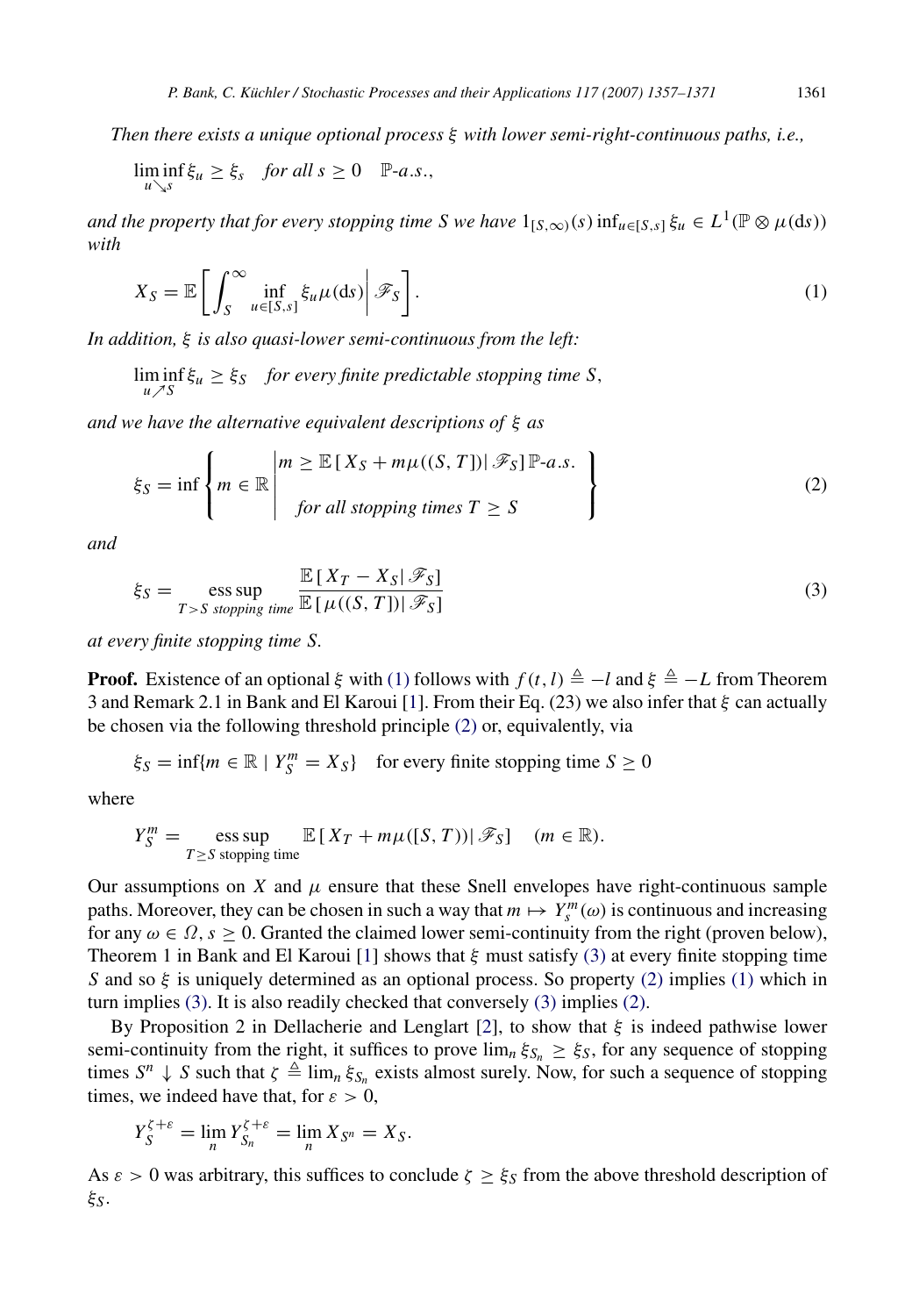In order to prove  $\xi$ 's quasi-lower semi-continuity from the left, let  $S^n \uparrow S$  be an announcing sequence of stopping times for the finite predictable stopping time *S*. Note that since  $S<sup>n</sup> < S$  on  ${S > 0}$  we have

$$
\eta^{n}(s) \triangleq 1_{[S^{n},\infty)}(s) \inf_{u \in [S^{n},s]} \xi_{u} \to 1_{[S,\infty)}(s) \inf_{u \in [S,s]} \xi_{u} \wedge \liminf_{u \nearrow S} \xi_{u} \quad \mathbb{P} \otimes \mu\text{-a.e. for } n \uparrow \infty.
$$

So, granted  $\mathbb{P} \otimes \mu$ -uniform integrability of the family  $(\eta^n, n = 1, 2, \ldots)$ , we can invoke the representation property of  $\xi$  and use Lebesgue's theorem to conclude

$$
\mathbb{E}X_S = \lim_n \mathbb{E}X_{S^n} = \lim_n \mathbb{E} \int_0^\infty \eta^n(s)\mu(ds) = \mathbb{E} \int_S^\infty \inf_{u \in [S,s]} \xi_u \wedge \liminf_{u \nearrow S} \xi_u \mu(ds)
$$
  

$$
\leq \mathbb{E} \int_S^\infty \inf_{u \in [S,s]} \xi_u \mu(ds) = \mathbb{E}X_S.
$$

It follows that equality must in fact hold true everywhere in the above calculation and so lim inf<sub>u</sub> $\wedge$ *s*  $\xi_u \geq \xi_s$  due to the lower semi-right-continuity of  $\xi$ .

So to conclude our claim it remains to prove that the family  $(\eta^n, n = 1, 2, ...)$  is  $\mathbb{P} \otimes \mu$ uniformly integrable. In fact, since  $\eta^n(s) \ge 0 \wedge \inf_{u \in [0,s]} \xi_u \in L^1(\mathbb{P} \otimes \mu(\mathrm{d}s))$ , it suffices to prove this for  $(\eta^n \vee 0, n = 1, 2, ...)$  or, equivalently,

$$
\limsup_{c \uparrow \infty} \sup_n \mathbb{E} \int_0^\infty \eta^n 1_{\{\eta^n > c\}} \mathrm{d} \mu = 0.
$$

To this end, let us introduce  $T_c^n \triangleq \inf\{t \geq S^n \mid \xi_t \leq c\}$ ,  $T_c \triangleq \inf\{t \geq S \mid \xi_t \leq c\}$  and note that  $T_c^n \searrow S^n$  as  $c \uparrow \infty$  and  $T_c^n \leq T_c$  almost surely, with equality holding true on  $\{T_c^n \geq S\}$ . Moreover, we have

$$
\mathbb{E}\int_0^\infty \eta^n 1_{\{\eta^n>c\}}d\mu = \mathbb{E}\int_{S^n}^{T_c^n} \inf_{u\in [S^n,s]}\xi_u\mu(\mathrm{d}s) = \mathbb{E}X_{S^n} - \mathbb{E}X_{T_c^n},
$$

where for the last identity we used again the representation property of  $\xi$  as well as the observation that  $\inf_{u \in [S^n, T_c^n]} \xi_u = \xi_{T_c^n}$  by definition of  $T_c^n$  and lower semi-continuity from the right. It follows that for  $m = 1, 2, \ldots$ , we obtain the estimate

<span id="page-5-0"></span>
$$
\sup_{n\geq m}\mathbb{E}\int_0^\infty \eta^n 1_{\{\eta^n>c\}}\mathrm{d}\mu\leq \sup_{n\geq m}\mathbb{E}X_{S^n}-\inf_{\substack{S^m\leq T\leq S\\T\text{ a stopping time}}}\mathbb{E}X_T+\mathbb{E}\int_S^{T_c}\inf_{u\in[S,s]}\xi_u\mu(\mathrm{d} s). \tag{4}
$$

Indeed, due to the previous identity we can write

$$
\mathbb{E}\int_0^\infty \eta^n 1_{\{\eta^n>c\}}\mathrm{d}\mu = \mathbb{E}X_{S^n} - \mathbb{E}X_{T_c^n\wedge S} + \mathbb{E}\left[X_S-X_{T_c^n\vee S}\right]
$$

where, for  $n \ge m$ ,  $T \triangleq T_c^n \wedge S$  is a stopping time between  $S^m$  and S as in the above infimum. Moreover, since  $T_c^n = T_c$  on  $\{T_c^n > S\}$  are level passage times for  $\xi$  after time *S*, employing the representation property in the same way as above allows us to rewrite the last expectation as

$$
\mathbb{E}\left[X_S-X_{T_c^n\vee S}\right]=\mathbb{E}\int_{S}^{T_c^n}\inf_{u\in[S,s]}\xi_u\mu(\mathrm{d} s)\mathbb{1}_{\{T_c^n>S\}}\leq \mathbb{E}\int_{S}^{T_c}\inf_{u\in[S,s]}\xi_u\mu(\mathrm{d} s),
$$

where the final estimate holds true since the infimum over  $\xi$  is nonnegative over [*S*,  $T_c$ ] for  $c \ge 0$ by definition of *Tc*.

Now, since *X* is continuous in expectation and  $S^m \uparrow S$ , the supremum and the infimum on the right side of [\(4\)](#page-5-0) both converge to  $\mathbb{E} X_S$  as  $m \uparrow \infty$  and so their difference will be smaller than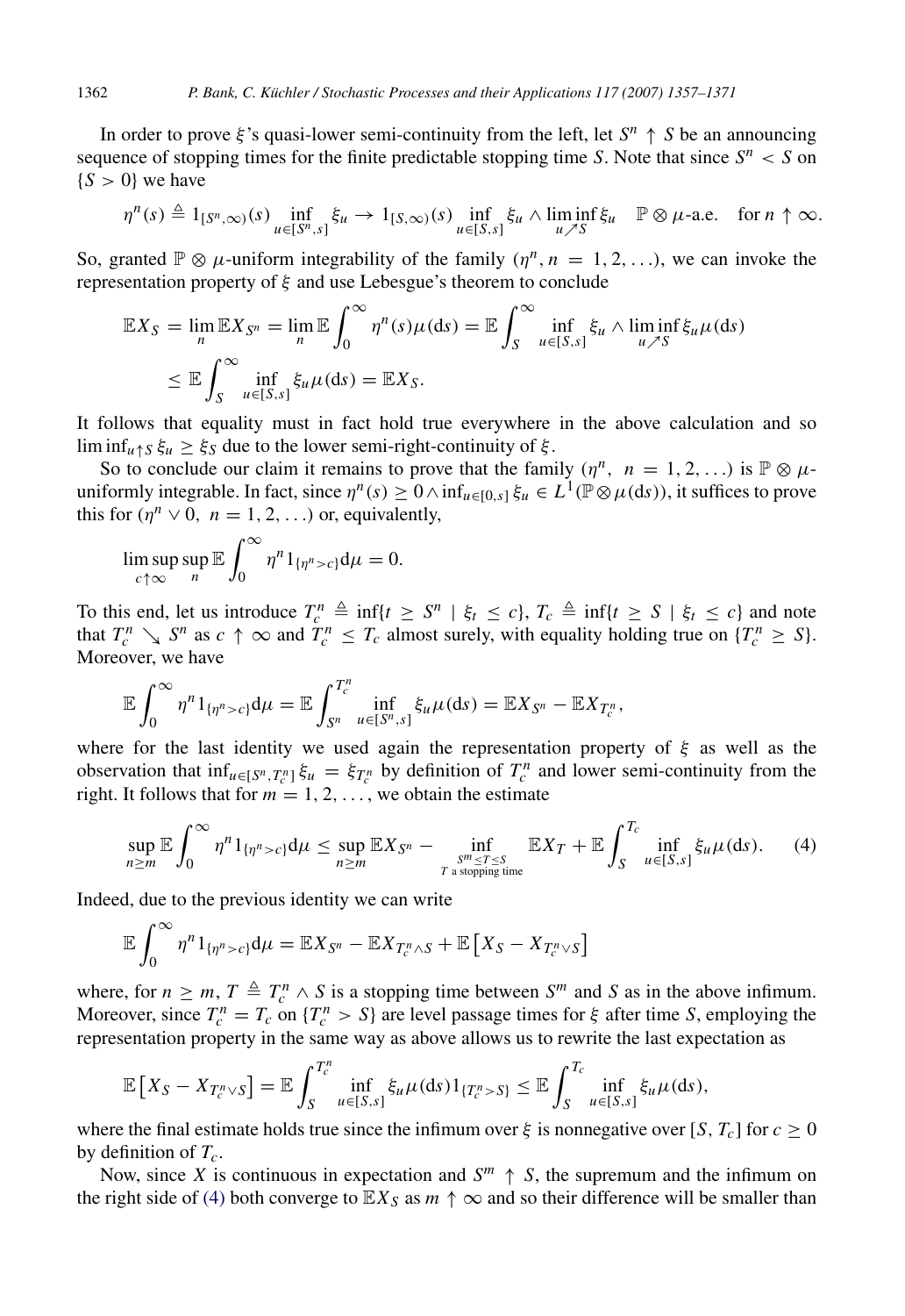any given  $\varepsilon > 0$  for *m* large enough. As  $T_c \searrow S$  for  $c \uparrow \infty$ , we can choose *c* so large that the last term in [\(4\)](#page-5-0) becomes less than  $\varepsilon$  along with the terms  $\mathbb{E} \int_0^\infty \eta^n 1_{\{\eta^n > c\}} d\mu$  for *n* less than our previously chosen *m*. This accomplishes our proof.

#### *2.2. Gittins index processes*

We now can use the above representation theorem in order to construct the desired Gittins index processes for every project  $p = 1, \ldots, N$ . To this end, we choose *X* in [Theorem 1](#page-3-0) to be the  $\mathbb{F}^p$ -optional projection of  $\left(\int_t^{\infty} e^{-\alpha s} h_s^p ds, t \ge 0\right)$  and we set  $\mu(ds) \triangleq e^{-\alpha s} ds$  and obtain the following immediate corollary:

<span id="page-6-0"></span>**Corollary 2.1.** For every project  $p = 1, ..., N$ , there exists a unique  $\mathbb{F}^p$ -optional process  $g^p$ *which is lower semi-continuous from the right and quasi-lower semi-continuous from the left that satisfies the following three equivalent properties:*

(i) *For every*  $\mathbb{F}^p$ -stopping time  $S \geq 0$ ,

$$
g_S^p = \inf \left\{ m \in \mathbb{R} \left| \begin{matrix} m \geq \mathbb{E} \left[ \int_S^T e^{-\alpha(s-S)} h_s^p ds + e^{-\alpha(T-S)} m \right| \mathcal{F}_S^p \right] \\ \text{for all } \mathbb{F}^p\text{-stopping times } T \geq S \end{matrix} \right\}
$$

(ii) *For every*  $\mathbb{F}^p$ -stopping time  $S \geq 0$ ,

$$
g_S^P = \mathop{\mathrm{ess\, sup}}_{T>S\mathbb{F}^p\text{-stopping time}} \frac{\mathbb{E}\left[\int_S^T e^{-\alpha s} h_s^P ds \middle| \mathcal{F}_S^P\right]}{\mathbb{E}\left[\int_S^T e^{-\alpha s} ds \middle| \mathcal{F}_S^P\right]}.
$$

(iii) *For every*  $\mathbb{F}^p$ -stopping time  $S \geq 0$ , the process  $1_{[S,\infty)}(s)e^{-\alpha s}\inf_{u \in [S,s]} g_u^p$  is  $\mathbb{P} \otimes ds$ *integrable and*

$$
\mathbb{E}\bigg[\int_{S}^{\infty} e^{-\alpha s} h_s^p ds \bigg|\mathscr{F}_S^p\bigg] = \mathbb{E}\bigg[\int_{S}^{\infty} e^{-\alpha s} \inf_{u \in [S,s]} g_u^p ds \bigg|\mathscr{F}_S^p\bigg]. \quad \Box
$$

The above process  $g<sup>p</sup>$  is called the *Gittins index process* of project  $p$ . Its quasi-lower semicontinuity from the left indicates that Gittins indices weigh the gathering of information about future rewards against the size of current rewards: if new information about a project can be learned at a predictable time, the Gittins index shortly before will be based on the best possible outcome of this information in order to fully reveal the benefit of the additional information which can be gathered with just a little extra effort; once this information has been obtained, the index can only drop from (and will never rise above) its inevitably overoptimistic previous level. This is of course not to say that Gittins indices cannot jump upwards at all—it only means that upward jumps come as a complete surprise, i.e., at a totally inaccessible stopping time.

The pathwise lower semi-continuity from the right is important for the construction of Gittins indices as proper *optional* processes rather than as a collection of random variables each of which is only determined up to a  $\mathbb{P}\text{-null}$  set. While the latter construction is suggested by the classical descriptions (i) and (ii) of Gittins indices described in the preceding corollary, it has the drawback that one cannot really consider the running infima of Gittins index processes needed in the discussion of index policies.

As we shall see, only the above property (iii) is needed for our full characterization of the solution to our allocation problem; this representation property was noted before, but actually not

.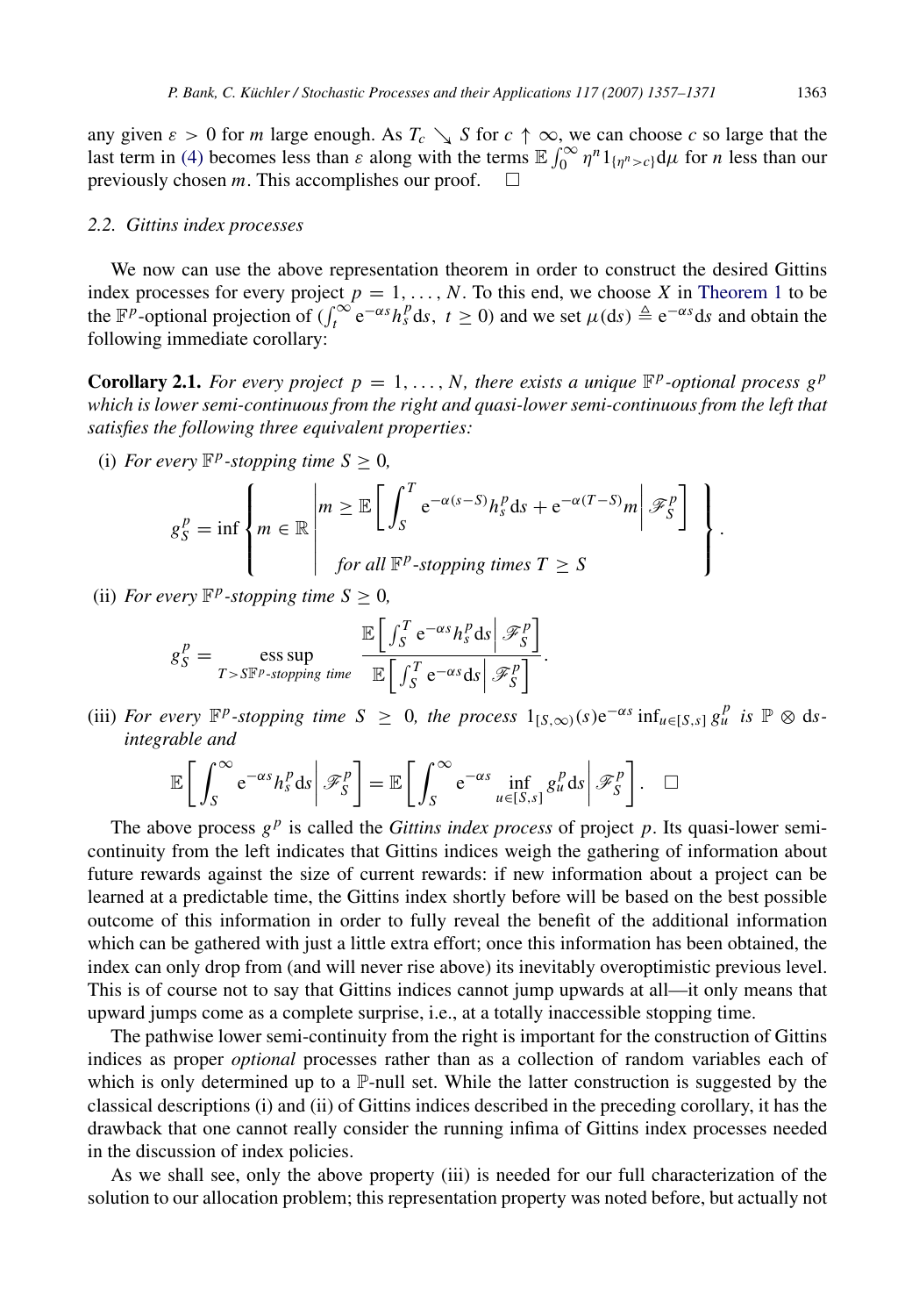used to prove Gittins' index theorem in, e.g., Mandelbaum [\[10\]](#page-14-3) and El Karoui and Karatzas [\[3\]](#page-14-5). Property (i) in the above corollary is the classical characterization of Gittins indices as the minimal 'retirement reward' which will make one stop a project immediately; see Gittins and Jones [\[6\]](#page-14-0), Whittle [\[15\]](#page-14-1), Weber [\[14\]](#page-14-4). Property (ii) is Gittins' [\[5\]](#page-14-11) forward characterization of his index. It is at the heart of the excursion theoretic proofs in Kaspi and Mandelbaum [\[8,](#page-14-7)[9\]](#page-14-8); see also Varaiya, Walrand and Buyukkoc [\[13\]](#page-14-2) and Presman and Sonin [\[11\]](#page-14-12).

## 3. Gittins' index theorem

Let us now focus on this paper's main result, the complete characterization of optimal continuous-time allocation strategies as the class of so-called Gittins index strategies. This result was conjectured by Kaspi and Mandelbaum [\[9\]](#page-14-8), whose excursion theoretic approach already showed that index strategies are indeed optimal. As we shall see, our novel approach via the representation property of Gittins indices allows for a rather short proof of this result which reveals in addition that the index strategies are in fact the *only* optimal allocation policies.

A crucial feature of a project's Gittins index process is that it can be calculated without considering any of the other projects. As a well-known consequence, this allows one to reduce the generally multi-dimensional allocation problem to the problem of separately calculating the *N* Gittins index processes  $g^p$  ( $p = 1, ..., N$ ). This, of course, can only hold true provided that our projects are not inextricably intertwined with each other. We thus make the following standard assumption:

# **Assumption 3.1.** *The*  $\sigma$ -algebras  $\mathscr{F}_{\infty}^p$  ( $p = 1, ..., N$ ) are independent.

<span id="page-7-1"></span><span id="page-7-0"></span>We can now give the following ramification of Gittins' celebrated index theorem:

**Theorem 2.** *Under [Assumption](#page-7-1)* 3.1, an allocation strategy  $S \in \mathcal{S}$  is optimal if and only if it is *an index strategy, i.e., if and only if almost surely*

(i) *the strategy follows the leading Gittins index in the sense that*

$$
g_{S_t^p}^p = \max_{q=1,...,N} g_{S_t^q}^q \quad \text{whenever} \ dS_t^p > 0 \ (p=1,...,N),
$$

*and*

(ii) *whenever a project is not engaged full-time, its Gittins index is at an all-time low:*

$$
g_{S_t^p}^p = \inf_{u \in [0, S_t^p]} g_u^p \quad \text{whenever} \ \mathrm{d}S_t^p < \mathrm{d}t \ (p = 1, \dots, N).
$$

**Proof.** Consider an arbitrary allocation strategy S. We first use partial integration to rewrite the rewards from project  $p = 1, \ldots, N$  as follows:

$$
\int_0^\infty e^{-\alpha t} h_{S_t^p}^p dS_t^p = -\int_0^\infty e^{-\alpha (t - S_t^p)} d\int_{S_t^p}^\infty e^{-\alpha s} h_s^p ds
$$
  
= 
$$
\int_0^\infty e^{-\alpha s} h_s^p ds + \int_0^\infty \left\{ \int_{S_t^p}^\infty e^{-\alpha s} h_s^p ds \right\} de^{-\alpha (t - S_t^p)}.
$$

Hence the expected rewards from project *p* are

$$
\mathbb{E}\int_0^\infty e^{-\alpha t}h_{S_t^p}^p dS_t^p = \mathbb{E}\int_0^\infty e^{-\alpha s}h_s^p ds + \mathbb{E}\int_0^\infty \mathbb{E}\left[\left.\int_{S_t^p}^\infty e^{-\alpha s}h_s^p ds\right|\mathscr{F}_{S_t}\right]de^{-\alpha(t-S_t^p)},
$$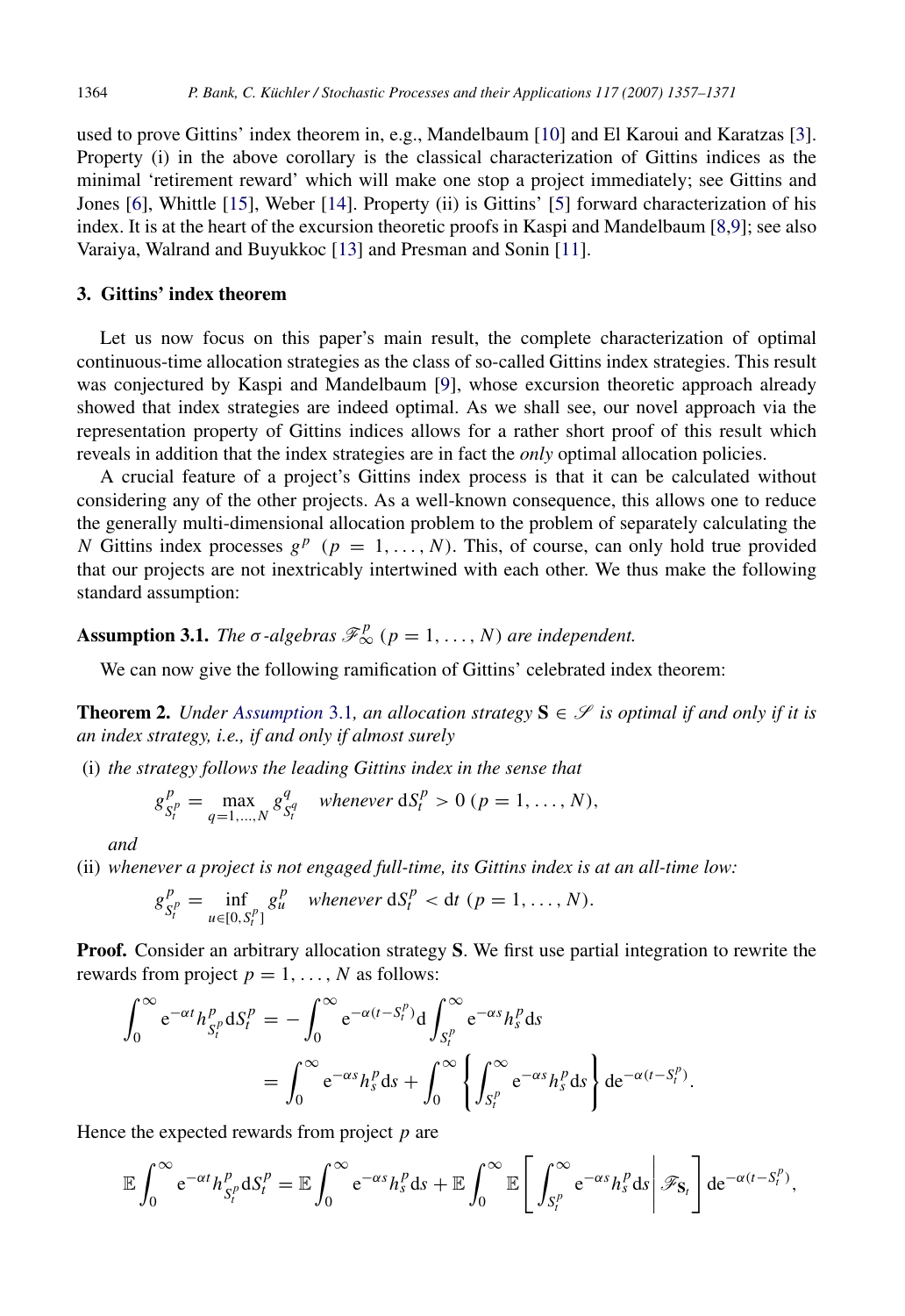where the passage from the {...}-term to its optional projection with respect to  $\mathbb{F}^S = (\mathscr{F}_{S_t})_{t \geq 0}$ is justified since  $e^{-\alpha(t-S_t^p)}$  (*t* ≥ 0) is a nonincreasing process adapted to this filtration; see, e.g., Théorème  $(1.33)$  in Jacod [[7\]](#page-14-13) or Theorem  $(VI.20.6)(i)$  in Rogers and Williams [\[12\]](#page-14-14).

Due to our independence [Assumption 3.1,](#page-7-1) the optional projection of  $\left(\int_{S_t^p}^{\infty} e^{-\alpha s} h_s^p ds, t \ge 0\right)$ w.r.t.  $\mathbb{F}^S$  is indistinguishable from the optional projection of  $(\int_S^{\infty} e^{-\alpha s} h_s^p ds, S \ge 0)$  w.r.t.  $\mathbb{F}^p$ when the latter is evaluated along the time change described by  $(S_t^p, t \ge 0)$ ; see [Lemma 3.2](#page-9-0) below. By [Corollary 2.1\(](#page-6-0)iii), this latter optional projection is given by

$$
\mathbb{E}\bigg[\int_{S}^{\infty} e^{-\alpha s}\inf_{u\in[S,s]}g_u^p ds\bigg|\mathscr{F}_{S}^p\bigg]
$$

at every F *p* -stopping time *S*. Again by [Lemma 3.2,](#page-9-0) the evaluation of this last optional projection along the time change described by  $(S_t^p, t \ge 0)$  is indistinguishable from the  $\mathbb{F}^{\mathbf{\hat{S}}}$ -optional projection of  $(\int_{S_t^p}^{\infty} e^{-\alpha s} \inf_{u \in [S_t^p, s]} g_u^p ds, t \ge 0)$ . Hence, the expected rewards from project *p* can be written as

$$
\mathbb{E}\int_0^\infty e^{-\alpha t}h_{S_t^p}^p dS_t^p = \mathbb{E}\int_0^\infty e^{-\alpha s}\inf_{u\in[0,s]}g_u^p ds \n+ \mathbb{E}\int_0^\infty \left\{\int_{S_t^p}^\infty e^{-\alpha s}\inf_{u\in[S_t^p,s]}g_u^p ds\right\} de^{-\alpha(t-S_t^p)}.
$$

Now consider the auxiliary reward process  $\tilde{h}_s^p \triangleq \inf_{u \in [0,s]} g_u^p$  and note that

$$
\tilde{h}_s^p \le \inf_{u \in [S_t^p, s]} g_u^p \quad \text{for } s \ge S_t^p.
$$

Since  $e^{-\alpha(t-S_t^p)}$  is nonincreasing, it follows that

<span id="page-8-0"></span>
$$
\mathbb{E} \int_0^{\infty} e^{-\alpha t} h_{S_t^p}^p dS_t^p \leq \mathbb{E} \int_0^{\infty} e^{-\alpha s} \tilde{h}_s^p ds + \mathbb{E} \int_0^{\infty} \left\{ \int_{S_t^p}^{\infty} e^{-\alpha s} \tilde{h}_s^p ds \right\} d e^{-\alpha (t - S_t^p)}
$$

$$
= \mathbb{E} \int_0^{\infty} e^{-\alpha t} \tilde{h}_{S_t^p}^p dS_t^p. \tag{5}
$$

Here the last identity follows by repeating our initial calculation for the reward stream  $\tilde{h}^p$  instead of  $h^p$  which, being right-continuous, decreasing and adapted, coincides with its own Gittins index:  $\tilde{g}^p = \tilde{h}^p$ .

Finally summing over *p* in [\(5\)](#page-8-0) and denoting by  $\tilde{\mathcal{R}}(S)$  the rewards generated by S when viewed as an allocation strategy for the auxiliary projects  $\tilde{h}^p$  ( $p = 1, ..., N$ ) shows that

<span id="page-8-1"></span>
$$
\mathbb{E}\mathscr{R}(\mathbf{S}) \le \mathbb{E}\tilde{\mathscr{R}}(\mathbf{S}) \le \sup_{\mathbf{S}' \in \mathscr{S}} \mathbb{E}\tilde{\mathscr{R}}(\mathbf{S}'). \tag{6}
$$

Let us verify that in fact equality holds true everywhere in  $(6)$  if S is an index strategy, i.e., a strategy with properties (i) and (ii) as stated in our theorem; existence of such a strategy is proven in [Theorem 3](#page-11-0) below. Indeed, Inequality [\(5\)](#page-8-0) results from estimating the integrand  $I_t^{p^r} \triangleq \int_{S_t^p}^{\infty} e^{-\alpha s} \inf_{u \in [S_t^p, s]} g_u^p ds$  against  $\tilde{I}_t^p \triangleq \int_{S_t^p}^{\infty} e^{-\alpha s} \inf_{u \in [0, s]} g_u^p ds$ . Clearly  $I^p$  has lower semi-right-continuous paths and  $\tilde{I}^p$  is continuous. Hence,  $k^p \triangleq I^p - \tilde{I}^p \geq 0$  is lower semiright-continuous and, moreover, it vanishes precisely at those times *t* when  $g\bar{g}$  $\frac{\overline{p}}{S_t^p} = \inf_{u \in [0, S_t^p]} g_u^p,$ since  $g^p$  is lower semi-right-continuous. By property (ii) of an index strategy this holds true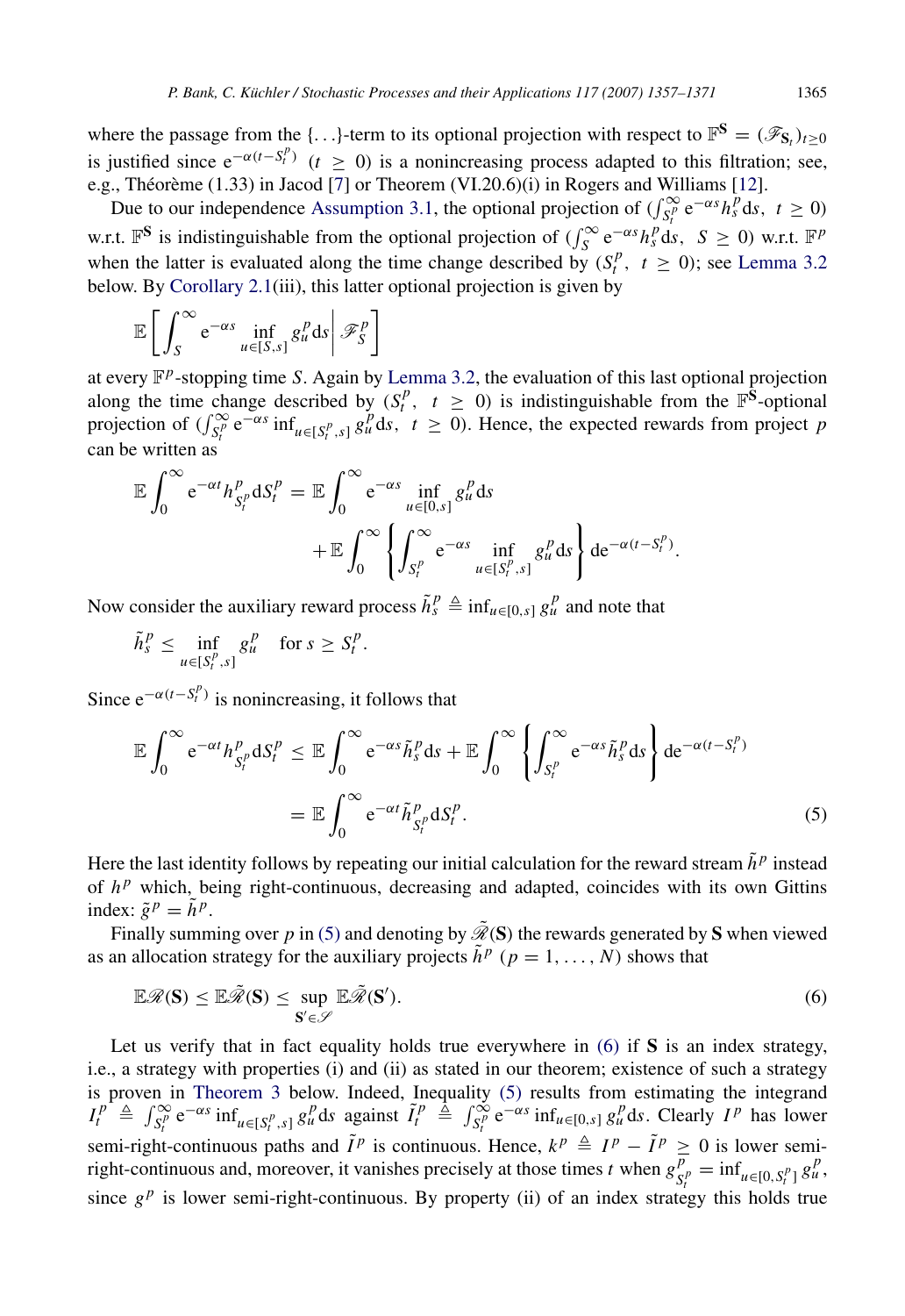whenever de<sup> $-\alpha(t-S_t^p)$ </sup> < 0. Thus, by [Lemma 1.2,](#page-3-1) equality holds true in [\(5\)](#page-8-0) for any  $p = 1, ..., N$ and thus also in the first estimate in [\(6\).](#page-8-1) In addition such a strategy will also satisfy equality in the second estimate, since following the leader among the  $g^p$  ( $p = 1, ..., N$ ) entails in particular that the strategy also follows the leader among our auxiliary deteriorating reward processes  $\tilde{h}^p$  ( $p = 1, ..., N$ ). The latter condition, however, was already identified as sufficient for equality in the second estimate; see [Lemma 1.1.](#page-2-0)

As a consequence, any index strategy S yields a maximal expected reward

$$
\mathbb{E} \mathscr{R}(S) = \sup_{S^{'} \in \mathscr{S}} \mathbb{E} \tilde{\mathscr{R}}(S^{'}) = \sup_{S^{'} \in \mathscr{S}} \mathbb{E} \mathscr{R}(S^{'})
$$

and is therefore optimal.

Conversely, it follows that an optimal strategy  $S \in \mathcal{S}$  must satisfy equality in both estimates of [\(6\).](#page-8-1) Equality in the first estimate requires equality in [\(5\)](#page-8-0) for every  $p = 1, \ldots, N$ , a condition which using [Lemma 1.2](#page-3-1) as in the previous paragraph is seen to amount to property (ii) of an index strategy. By the same lemma, the second estimate will hold true as an equality only if

$$
\inf_{u \in [0, S_t^p]} g_u^p = \max_{q=1, ..., N} \inf_{u \in [0, S_t^q]} g_u^q \quad \text{whenever } dS_t^p > 0.
$$

Now, when  $dS_t^p > 0$ , all other projects must have  $dS_t^q < dt$  and so, due to the previously established property (ii),  $\inf_{u \in [0, S_t^q]} g_u^q = g_g^q$  $S_t^q$  for  $q \neq p$ . It follows that

$$
g_{S_t^p}^p \ge \inf_{u \in [0, S_t^p]} g_u^p = \max_{q=1, ..., N} \inf_{u \in [0, S_t^q]} g_u^q \ge \max_{q \ne p} g_{S_t^q}^q \quad \text{whenever } dS_t^p > 0.
$$

So S also has to satisfy property (i).  $\square$ 

The following lemma is needed in our proof of Gittins' Index [Theorem 2.](#page-7-0) We record it separately as it highlights the importance of the independence [Assumption 3.1.](#page-7-1)

**Lemma 3.2.** *For any strategy*  $S \in \mathcal{S}$ *, let the*  $\sigma$ *-algebra* 

<span id="page-9-0"></span>
$$
\mathscr{F}_{\mathbf{S}_t} \triangleq \left\{ A \in \bigvee_{p=1}^N \mathscr{F}_{\infty}^p \middle| A \cap \{\mathbf{S}_t \leq \mathbf{s}\} \in \mathscr{F}_{\mathbf{s}} \text{ for all } \mathbf{s} \in \mathbb{R}_+^N \right\}
$$

*describe the information gathered up to time*  $t \geq 0$  *and use*  $\mathbb{F}^S = (\mathscr{F}_{S_t})_{t \geq 0}$  *to denote the corresponding filtration. Fix*  $p \in \{1, ..., N\}$  *and let*  $H^p = (H_s^p, s \ge 0)$  *be an*  $\mathcal{F}_\infty^p \otimes \mathcal{B}[0, \infty)$ *measurable bounded stochastic process.*

*Under [Assumption](#page-7-1)* 3.1, the optional projection of  $(H_{\text{ex}}^p)$  $S_t^p$ ,  $t \geq 0$ ) *with respect to*  $\mathbb{F}^S$  *coincides with the*  $\mathbb{F}^p$ -optional projection  $G^p$  of  $(H_s^p, s \ge 0)$  evaluated along  $(S_t^p, t \ge 0)$ :

<span id="page-9-1"></span>
$$
\mathbb{E}\left[H_{S_T^p}^p\bigg|\mathscr{F}_{S_T}\right] = G_{S_T^p}^p \quad \text{for any } \mathbb{F}^S \text{-stopping time } T \tag{7}
$$

*where G <sup>p</sup> satisfies*

$$
\mathbb{E}\left[H_S^p\big| \mathcal{F}_S^p\right] = G_S^p \quad \text{for any } \mathbb{F}^p\text{-stopping time } S.
$$

**Proof.** It is easy to see that the class  $\mathcal{H}^p$  of those processes  $H^p$  for which the assertion of our lemma holds true forms a monotone class. By the monotone class theorem it therefore suffices to show that  $\mathcal{H}^p$  contains all  $H^p$ :  $\Omega \times [0, \infty) \to \mathbb{R}$  of the form

$$
H_s^p(\omega) = B^p(\omega) 1_{[s_0,\infty)}(s)
$$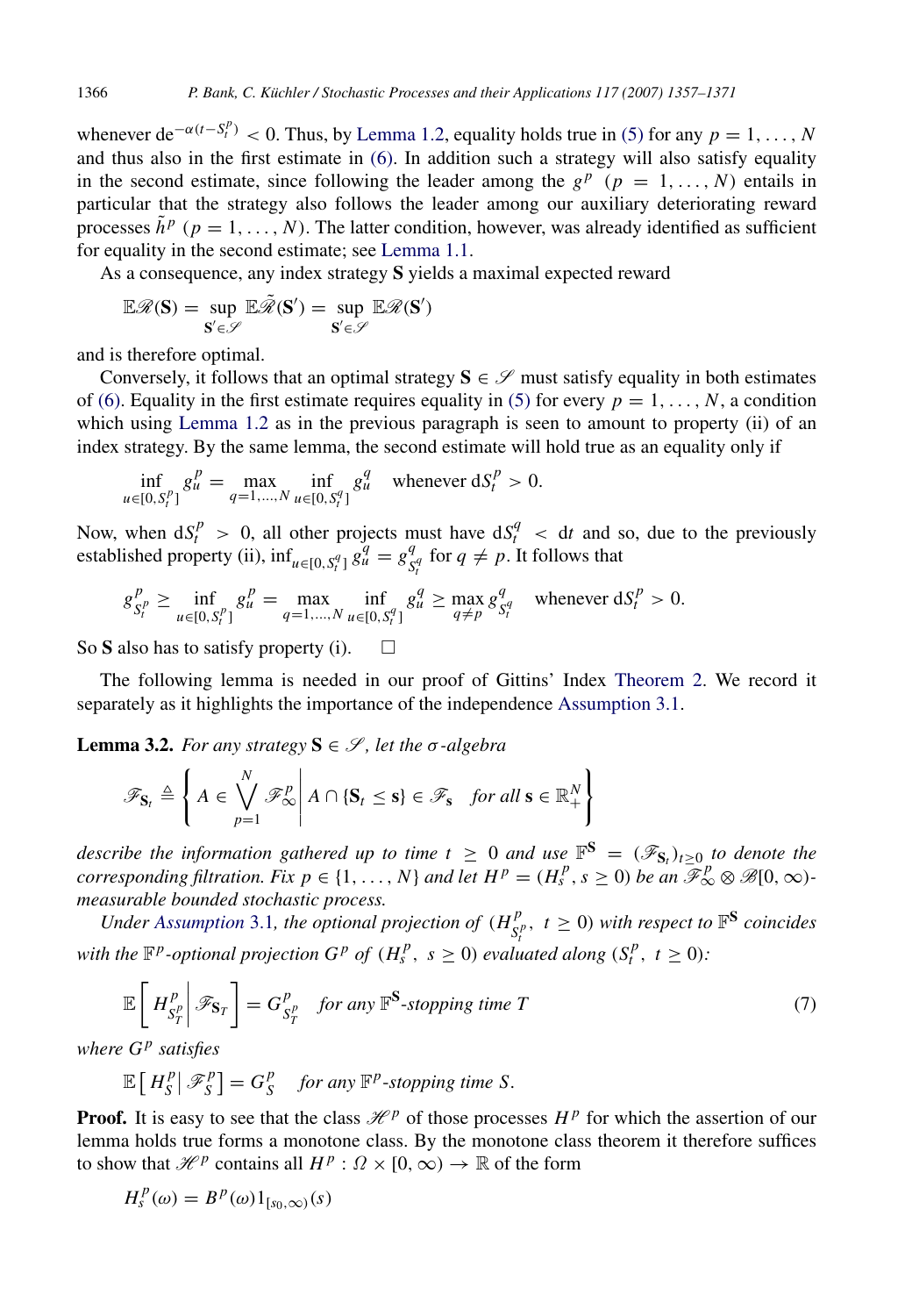for some bounded,  $\mathcal{F}_{\infty}^p$ -measurable  $B^p$  and some  $s_0 \geq 0$ . These  $H^p$  are right-continuous and have left limits and so it suffices to verify [\(7\)](#page-9-1) for deterministic times  $T \equiv t \in \mathbb{R}_+$ . Moreover, we obtain that  $G^p$  is the right-continuous version of  $(\mathbb{E}[B^p | \mathcal{F}_s^p] 1_{[s_0,\infty)}(s), s \geq 0)$ . Now take  $A \in \mathcal{F}_{S_t}$  and note that with  $s_i^n \triangleq s_0 + i/n$  ( $i = 0, 1, ..., n = 1, 2, ...$ ) we can compute

$$
\mathbb{E}\left[H_{S_i^p}^p 1_A\right] = \lim_{n} \sum_{i=1}^{\infty} \mathbb{E}\left[B^p 1_{A \cap \{s_i^n \le S_i^p < s_{i+1}^n\}}\right]
$$
\n
$$
= \lim_{n} \sum_{i=0}^{\infty} \mathbb{E}\left[\mathbb{E}\left[B^p \big| \mathcal{F}_{s_{i+1}^p}^p \vee \bigvee_{q \neq p} \mathcal{F}_{\infty}^q\right] 1_{A \cap \{s_i^n \le S_i^p < s_{i+1}^n\}}\right]
$$
\n
$$
= \lim_{n} \sum_{i=0}^{\infty} \mathbb{E}\left[G_{S_i^p}^p 1_A \right] 1_{A \cap \{s_i^n \le S_i^p < s_{i+1}^n\}}\right]
$$
\n
$$
= \mathbb{E}\left[G_{S_i^p}^p 1_A\right].
$$

Indeed, the first identity follows by right-continuity of  $H^p$ , the second is due to  $A \cap \{s_i^n \leq S_i^p$  $s_{i+1}^n$  }  $\in \mathscr{F}_{s_i^n}^p$  $\mathcal{F}_{s+1}^p \vee \bigvee_{q \neq p} \mathcal{F}_{\infty}^q$  by definition of  $\mathcal{F}_{s}$ , the third identity follows from our assumption of independence [3.1,](#page-7-1) and the last holds because of right-continuity of  $G^p$ .  $\Box$ 

# <span id="page-10-0"></span>4. Construction of index strategies

In this section we shall complete the proof of [Theorem 2](#page-7-0) by explicitly constructing an index strategy. This will be achieved by combining techniques from El Karoui and Karatzas [\[4\]](#page-14-6) and Kaspi and Mandelbaum [\[8\]](#page-14-7) with the quasi-lower left-continuity of the Gittins index processes. As we shall see, this latter property allows one to avoid any further assumption on the underlying filtrations  $\mathbb{F}^p$  ( $p = 1, ..., N$ ) such as quasi-left-continuity (cf., e.g., El Karoui and Karatzas [\[4\]](#page-14-6)). As already pointed out by Kaspi and Mandelbaum [\[9\]](#page-14-8), the main issue here is that, for index strategies to exist, upward jumps of different Gittins index processes may never occur away from the same all-time low: if such a joint jump was conceivable, the required properties of an index strategy would contradict each other; see [Remark 4.2](#page-12-1) below. Complementing the rather involved excursion theoretic Proposition 10 of Kaspi and Mandelbaum [\[9\]](#page-14-8), we show how the quasi-lower semi-continuity of Gittins index processes from the left allows one to easily rule out the existence of such unpleasant common jumps:

Lemma 4.1. *[Assumption](#page-7-1)* 3.1 *entails that no two Gittins index processes jump upward from the same new all-time low. More precisely, the random project-specific level sets*

<span id="page-10-1"></span>
$$
J^{p} \triangleq \left\{ m \in \mathbb{R} \, \middle| \, m = \inf_{u \in [0,s]} g_{u}^{p} \text{ is not attained on } [0,s] \text{ for some } s \in [0,\infty) \right\}
$$

*are disjoint almost surely:*

$$
\mathbb{P}[J^p \cap J^q = \emptyset \text{ for all } p \neq q] = 1.
$$

**Proof.** Note first that the random sets  $J^p$  ( $p = 1, ..., N$ ) are independent by [Assumption 3.1](#page-7-1) and also at most countable because each  $g<sup>p</sup>$  has lower semi-right-continuous paths. It thus suffices to prove that  $\mathbb{P}[m \in J^p] = 0$  for fixed  $m \in \mathbb{R}$  and  $p = 1, ..., N$ . To this end, consider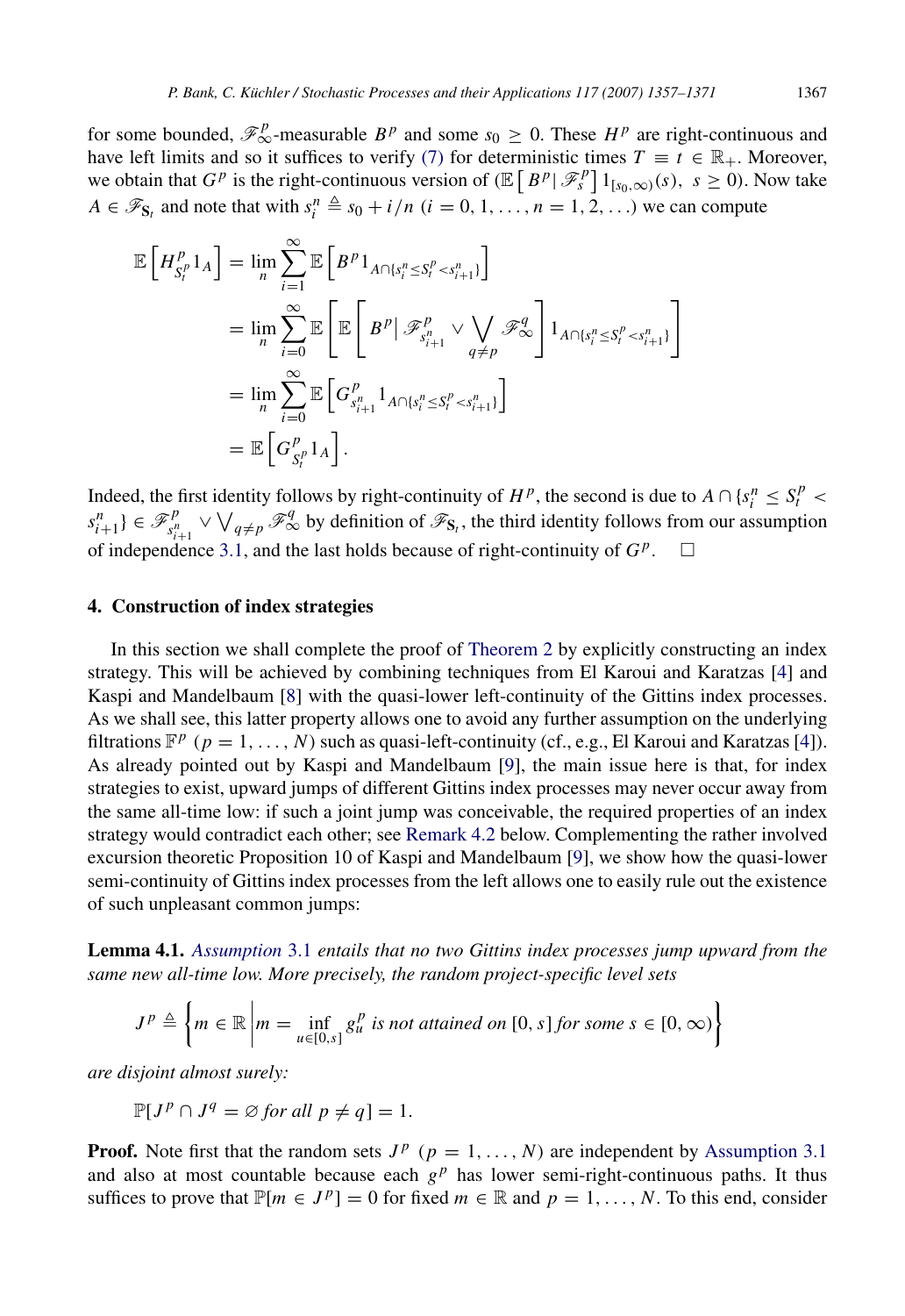the sequence

$$
S^{n,p} \triangleq \inf\{s \ge 0 \mid m < g_s^p \le m + 1/n\}
$$

which announces when  $\inf_{u \in [0,1]} g_u^p$  creeps down to the level *m* strictly from above, i.e.,  $(S^{n,p}, n = 1, 2, ...)$  is an announcing sequence for

$$
S^{p} \triangleq \inf \left\{ s \ge 0 \mid \inf_{u \in [0,s)} g_{u}^{p} = m < g_{v}^{p} \text{ for all } v \in [0,s) \right\}.
$$

It follows that  $S^p$  is an  $\mathbb{F}^p$ -predictable stopping time and, as  $g^p$  is quasi-lower semi-continuous from the left, we have

$$
g_{S^p}^P \le \liminf_{u \uparrow S^p} g_u^P = \inf_{u \in [0, S^p)} g_u^P = m \quad \text{a.s. on } \{S^p < \infty\}
$$

by definition of  $S^p$ . It follows that almost surely  $m \notin J^p$  whenever this level is at all attained by  $\inf_{u \in [0,s]} g_u^p$  for some *s* ∈ [0, ∞). □

Now we can complete the construction of El Karoui and Karatzas [\[4\]](#page-14-6) and arrive at the following result.

Theorem 3. *Under [Assumption](#page-7-1)* 3.1*, there exists an index strategy.*

**Proof.** For every project  $p = 1, ..., N$ , we consider the  $\mathbb{F}^p$ -stopping times

<span id="page-11-0"></span> $\sigma_m^P \triangleq \inf\{s \geq 0 \mid g_s^P \leq m\}$  (*m*  $\in \mathbb{R}$ ),

the time for which project *p* has to be worked on before its Gittins index is less than or equal to *m* for the first time. Let us in addition denote by

$$
\tau_m \triangleq \sum_{p=1}^N \sigma_m^p \quad (m \in \mathbb{R})
$$

the time needed by *any* strategy which always follows the leading Gittins index until each of these indices is less than or equal to *m*. Observe that, in particular, the index strategy to be constructed will and must have these  $\tau_m$  ( $m \in \mathbb{R}$ ) as level passage times in this sense.

The mappings  $m \mapsto \sigma_m^p$  ( $p = 1, ..., N$ ) and  $m \mapsto \tau_m$  are obviously decreasing. In particular, the latter mapping provides a random partition of the time axis  $[0, \infty)$  into 'jump intervals' of the form  $[\tau_{m+}, \tau_{m-})$  and their complement onto which  $m \mapsto \tau_m$  is mapping continuously.

If  $t \ge 0$  lies in this complement, there is a unique *m* such that  $\tau_m = t$  and, to ensure that S follows the leader among the Gittins indices and in accordance with our observation on  $\tau_m$ , we put  $S_t^p \triangleq \sigma_m^p$  so that each project  $p = 1, ..., N$  is either stalled (when  $g_S^p$  $S_t^p$  < *m*) or worked on with Gittins index  $g^p$  $S_t^p = m.$ 

Let us now construct the index strategy on a jump interval like  $[\tau_{m+}, \tau_{m-})$ . We first focus on the subinterval  $[\tau_{m+}, \tau_m)$ . This is nonempty if there is at least one project  $p_m$  such that  $\sigma_{m+}^{p_m}$  <  $\sigma_m^{p_m}$ , i.e., if there is a project whose Gittins index approaches the level  $m = \inf_{u \in [0, \sigma_{m+1}^{p_m}]} g_u^{p_m}$ strictly before actually passing it for the first time. Hence, level *m* is contained in the set  $J^{p_m}$ associated to this project by [Lemma 4.1.](#page-10-1) It follows from this lemma that  $p_m$  is actually the only project for which *m* is such a level. Consequently,  $\sigma_{m+}^p = \sigma_m^p$  for all  $p \neq p_m$  and so our observation on  $\tau_m$  suggests to put

$$
S_t^p \triangleq \begin{cases} \sigma_{m+}^{p_m} + (t - \tau_{m+}) & \text{if } p = p_m, \\ \sigma_{m+}^p = \sigma_m^p & \text{otherwise} \end{cases} \quad \text{for } t \in [\tau_{m+}, \tau_m)
$$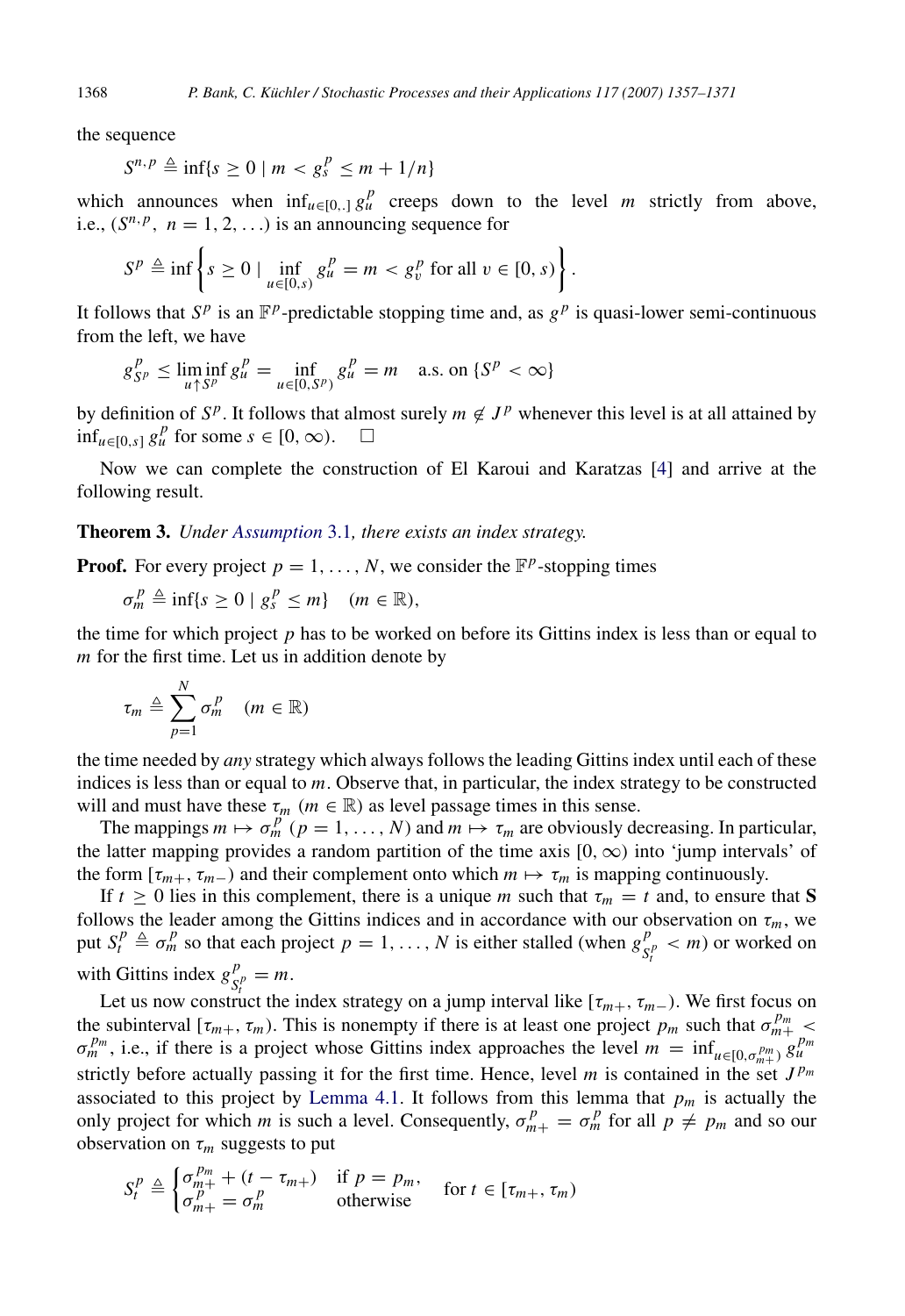in order to ensure the excursion property of an index strategy as well as that we follow the leading Gittins index.

Finally, for the complementary subinterval  $[\tau_m, \tau_{m-})$ , we follow one of Kaspi and Mandelbaum [\[9\]](#page-14-8)'s priority schemes and first activate project  $p = 1$  until its Gittins index falls below *m*, before we abandon this project and engage in project  $p = 2$  in the same manner etc. This procedure ensures the excursion property. El Karoui and Karatzas [\[4\]](#page-14-6) formalize this procedure by considering the partition  $[\tau_m, \tau_{m-}) = \bigcup_{p=1}^N [\tau_m^{p-1}, \tau_m^p]$  where

$$
\tau_m^0 \triangleq \tau_m, \qquad \tau_m^p \triangleq \tau_m^{p-1} + (\sigma_{m-}^p - \sigma_m^p) \quad (p = 1, \ldots, N)
$$

and defining

$$
S_t^p \triangleq \begin{cases} \sigma_{m-}^p & p = 1, ..., q-1 \\ \sigma_m^p + t - \tau^{p-1} & \text{if } p = q \\ \sigma_m^p & p = q+1, ..., N. \end{cases} \text{ for } t \in [\tau_m^{q-1}, \tau_m^q) \quad (q = 1, ..., N).
$$

Now  $S_t^p$  is defined for every  $t \ge 0$  and  $p = 1, ..., N$  and we obtain an allocation strategy  $S \triangleq (S_t^p, t \ge 0) \in \mathscr{S}$ . It is readily checked that S has the desired properties (i) and (ii) and is therefore an index strategy.

<span id="page-12-1"></span>Remark 4.2. The above construction shows that the quasi-lower semi-continuity from the left of Gittins index processes is essential for the existence of an index strategy. More precisely, as already observed in, e.g., Kaspi and Mandelbaum [\[9\]](#page-14-8), the excursion property of an index strategy could otherwise contradict the requirement that an index strategy follows the leading index. Indeed, it would be conceivable that the index processes of two different projects could approach a common new all-time low without actually attaining it. This would forbid us to retire either project because of the excursion property. At the same time, however, the 'follow the leader' property of an index strategy would require us to retire the project which afterwards exhibits the smaller Gittins index—a dilemma which we show cannot actually occur with positive probability.

# Acknowledgments

We are grateful to Mihai Sirbu for pointing out an error in an earlier version of our proof for [Lemma 4.1.](#page-10-1) We also would like to thank the anonymous referee whose careful comments helped to clarify the presentation. The first author was supported by Deutsche Forschungsgemeinschaft through grant BA 2276/1-1, and NSF through grant DMS-0505021, which is gratefully acknowledged. The second author was supported by BMBF through project 03SF0312E, which is gratefully acknowledged.

#### <span id="page-12-0"></span>Appendix

Proof of Lemma 1.1 (*Optimality of Myopic Strategies in the Deteriorating Case*). The following proof is essentially the time change argument due to El Karoui and Karatzas [\[4\]](#page-14-6); we only extend it to allow for possibly negative reward processes. We shall use the same notation as in our proof of [Theorem 3](#page-11-0) above.

Due to our assumption that the reward processes  $h^p$  ( $p = 1, ..., N$ ) are right-continuous and decreasing the solution of the allocation problem turns out to coincide with the completely anticipating, pathwise solution, and is thus independent from the considered probability measure and filtrations. These are therefore omitted in the sequel for the sake of simplicity.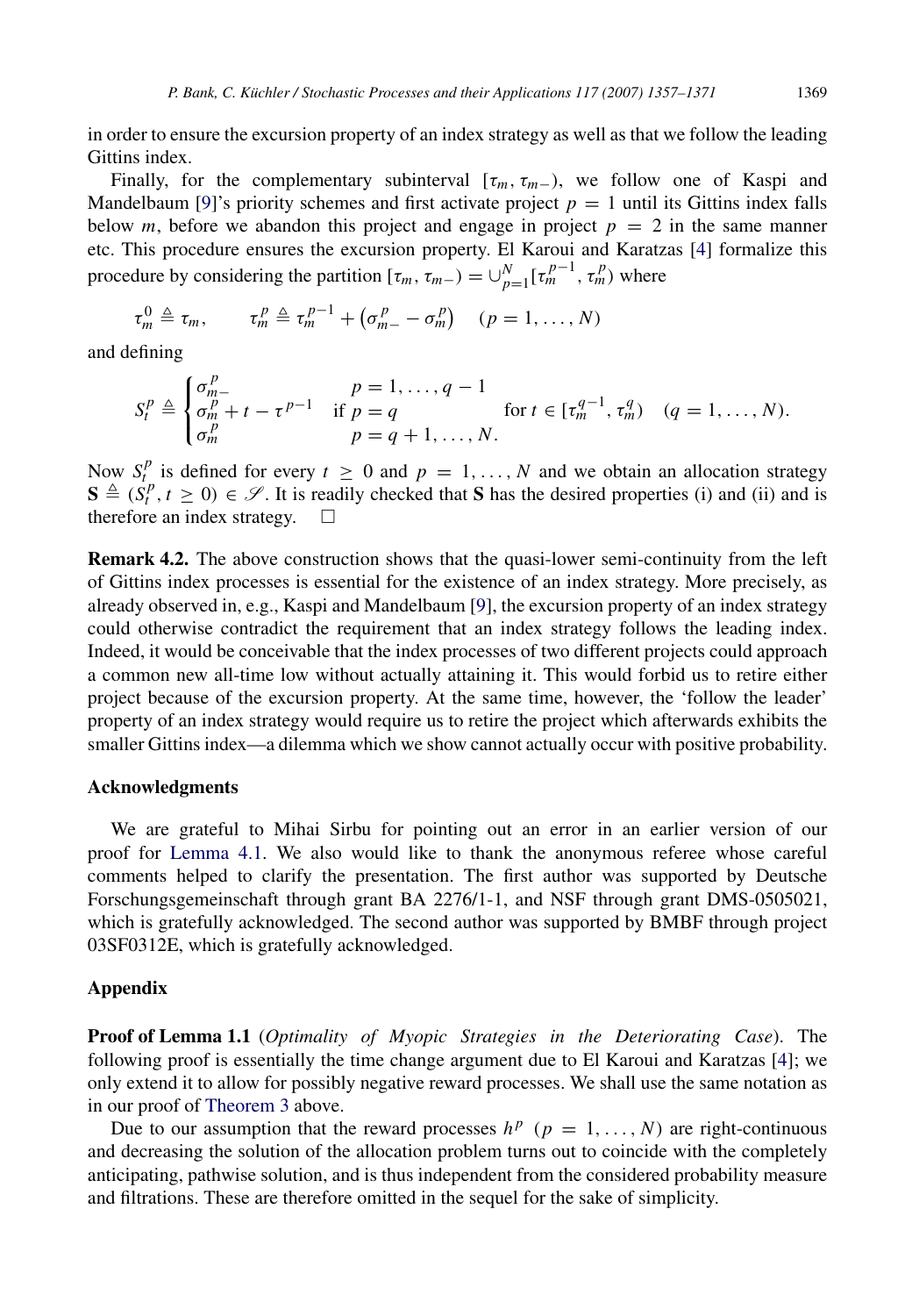To see this we use Fubini's theorem and integration by parts to rewrite the (pathwise) reward from a strategy S as

$$
\mathscr{R}(\mathbf{S}) = \sum_{p=1}^{N} \int_{0}^{\infty} e^{-\alpha t} \left\{ \int_{0}^{\infty} 1_{\left\{m < h_{S_{f}^{p}}\right\}} dm - \int_{-\infty}^{0} 1_{\left\{h_{S_{f}^{p}}^{p} < m\right\}} dm \right\} dS_{t}^{p}
$$
\n
$$
= \sum_{p=1}^{N} \int_{0}^{\infty} \left\{ \int_{0}^{\infty} e^{-\alpha t} d\left(S_{t}^{p} \wedge \sigma_{m}^{p}\right) \right\} dm - \sum_{p=1}^{N} \int_{-\infty}^{0} \left\{ \int_{0}^{\infty} e^{-\alpha t} d\left(S_{t}^{p} \vee \sigma_{m}^{p}\right) \right\} dm
$$
\n
$$
= \int_{0}^{\infty} \left\{ \int_{0}^{\infty} \left( \sum_{p=1}^{N} S_{t}^{p} \wedge \sigma_{m}^{p} \right) \alpha e^{-\alpha t} dt \right\} dm
$$
\n
$$
- \int_{-\infty}^{0} \left\{ \int_{0}^{\infty} \sum_{p=1}^{N} \left(S_{t}^{p} - \sigma_{m}^{p}\right)^{+} \alpha e^{-\alpha t} dt \right\} dm
$$
\n
$$
\leq \int_{0}^{\infty} \left\{ \int_{0}^{\infty} (t \wedge \tau_{m}) \alpha e^{-\alpha t} dt \right\} dm - \int_{-\infty}^{0} \left\{ \int_{0}^{\infty} (t - \tau_{m})^{+} \alpha e^{-\alpha t} dt \right\} dm
$$
\n
$$
= \frac{1}{\alpha} \int_{0}^{\infty} \left\{ 1 - e^{-\alpha \tau_{m}} \right\} dm - \frac{1}{\alpha} \int_{-\infty}^{0} e^{-\alpha \tau_{m}} dm.
$$

This yields an upper bound for the reward from an arbitrary allocation strategy S. In fact, this estimate is sharp. Indeed, equality will hold true everywhere in the above calculation iff for any  $t > 0$  the conditions

$$
\sum_{p=1}^{N} S_t^p \wedge \sigma_m^p = t \wedge \tau_m \quad \text{for all } m \ge 0
$$

and

$$
\sum_{p=1}^{N} (S_t^p - \sigma_m^p)^+ = (t - \tau_m)^+ \text{ for all } m < 0
$$

are satisfied, i.e., iff

$$
S_{\tau_m}^p = \sigma_m^p \quad \text{for all } m \in \mathbb{R}, \ p = 1, \ldots, N.
$$

The last condition is known as *synchronization identity* and was used for the first time in Dynamic Allocation Theory by El Karoui and Karatzas [\[4\]](#page-14-6). For the deteriorating reward processes considered here, it is clearly satisfied if and only if S follows the leading Gittins index. Such strategies which follow the leader among the Gittins indices do in fact exist as shown by [Theorem 3.](#page-11-0) As a consequence, the above upper bound is indeed attained and so we can conclude the asserted characterization of optimal allocation policies.  $\Box$ 

**Proof of Lemma 1.2** (*Semi-Continuity and Points of Increase*). Let us first prove the 'only if' part of our assertion and take a lower semi-right-continuous  $k \ge 0$  for which there is a  $t \ge 0$ with  $k_t > 0$  but  $dA_t > 0$ . Then we actually have  $k_u \geq \varepsilon$  for  $u \in [t, t + \varepsilon)$  for some sufficiently small  $\varepsilon > 0$  and we also have  $A_t < A_{t+\varepsilon}$ . So

$$
\int_0^\infty k_u \mathrm{d}A_u \ge \int_{[t,t+\varepsilon)} k_u \mathrm{d}A_u \ge \varepsilon (A_{t+\varepsilon} - A_t) > 0.
$$